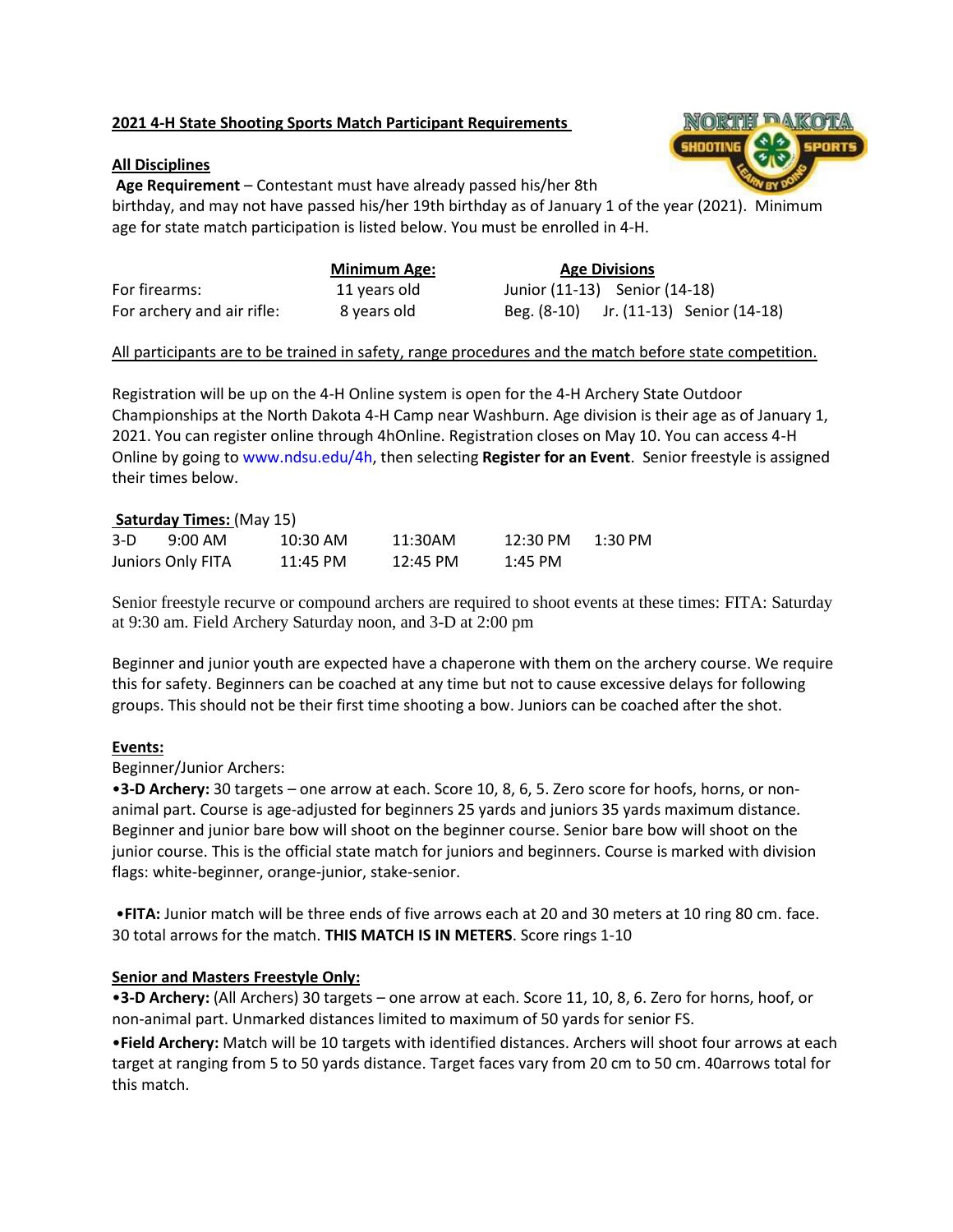•**World Federation (FITA):** Match will be two ends of five arrows each at 60 & 50 meters at 10ring 120 cm. face and two ends of five arrows each from 40 & 30 meters at 10 ring 80 cm. face.40 total arrows for the match. **THIS MATCH IS IN METERS** and distances are marked.

•Cost is \$15 for beginners, juniors, seniors and masters

All senior freestyle and masters to shoot in the events and times reserved for the senior flight. You are not required to shoot all three events unless trying to qualify for the 4-H National Championships.

**National Qualifying Seniors must complete the course without adult supervision in mixed county groups**. We are following National 4-H Policy. **Phones off on the range.** Parents may watch FITA and field archery but are not allowed to talk, phone, aid or interfere with senior participants during their matches unless approval from the range officer. Parents are not allowed on the archery ranges during senior competition. There will be no warnings before dismissal. No rangefinders for any age on 3-D course.

## **Awards:**

Beginner awards will be top team plaques with medals for 2nd and 3rd place teams in 3-D. Top five individual medals are awarded.

The state junior awards are for the 3-D competition. There will be top team plaques with medals for 2<sub>nd</sub> and 3rd place teams in both bow divisions. The top five individual awards will be medals. **FITA** awarded for top five archers in both bow divisions with medals.

State Championship Senior team archery awards will be state archery champion plaques,  $2<sub>nd</sub>$ , and  $3<sub>rd</sub>$  place team medals and top 5 individual medal awards for overall scoring combined in FITA, field archery, and 3-D Scores. Masters will receive plaques for top 3-5 individuals based on the number that participate.

# **Teams:**

Teams will be sorted by county with minimum of three members in an age/bow division. If your county does not have enough members for a team, you may request to join another. **Please request to combine teams before the close of registration deadline to me.** For event questions contact: Adrian.Biewer@ndsu.edu

#### **Team Restrictions:**

A team may only participate in one age division of same age or older. A member can only participate on one team of the same discipline. They may compete in any disciplines they are eligible for. Masters level are youth who have qualified for the national match. Masters can shoot in matches but cannot advance to nationals a second time in the same discipline. They are not computed into official match state competition.

#### **Team Composition:**

The first team is made by computing the highest four county individual scores. The highest three scores per discipline or category will count toward the team score. Counties cannot add to their team if they have three members. Teams comprised of multicounty members are not permitted for purposes of team improvement. Teams must be approved by the tournament director before the competition.

#### **Individual participation:**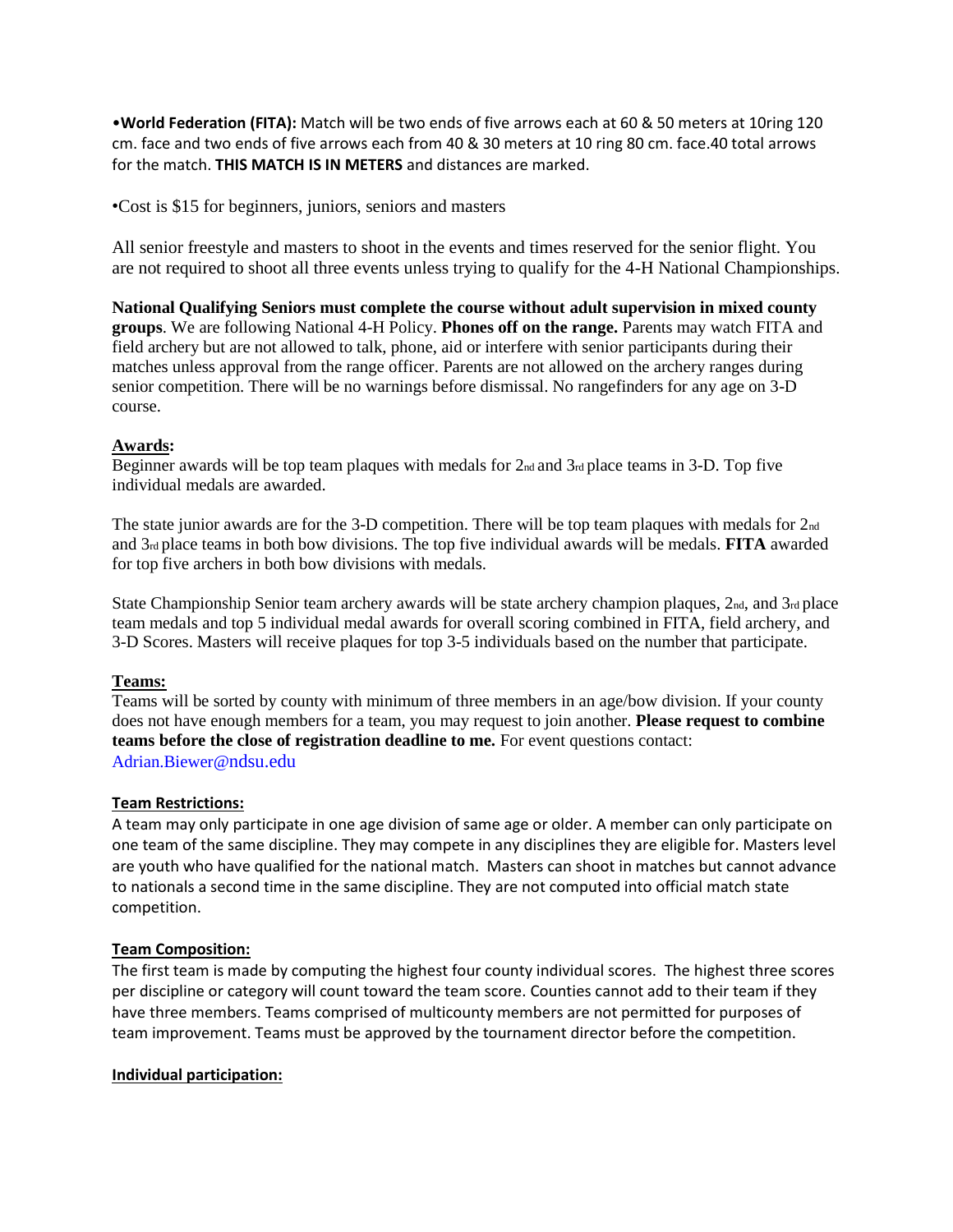Individuals are eligible for individual recognition and awards. A younger shooter who competes on a higher age division team will be placed in the appropriate age division for individual results.

#### **Required:**

Instructors or parents should examine shooting sports equipment before coming to the match for wear or repair. This year the shooter will complete the safety check in front of the range officer. The range officer should not need to handle your equipment.

**Medical Consent Form & Adult Supervision – Coaches or others transporting youth need to have in their possession medical health forms.** Youth attending with their parents do not need to have in possession health forms. Youth health/medical release forms are required to be with the coach at the time of check in at any North Dakota 4-H Shooting Sports Match. Waiver and Assumption of Risk forms must be filed at the local county office. **All volunteers accompanying the team must also have completed health forms**. Range officers or other event staff at any shooting event must have immediate access to these forms any time youth are participating in an event. (See 4-H Shooting Sports Risk Management Handbook)

## **COVID Accommodations:**

We are all aware of the voluntary choice to participate in this activity. North Dakota 4-H Shooting Sports Program will make reasonable accommodations to protect participants but cannot guarantee against being exposed to the virus. We will be honoring face covering and social distancing to ensure a safe and healthy match in adherence to state and federal recommendations. 4-H has a responsibility to follow state, national and university guidance and values the fourth H – Health to better living, as part of its pledge and creed, for the benefit of the individual and the community where the 4-H program is conducted. This will take place in an outdoor setting so some restrictions may be modified.

- **1. Safety, Health, & PPE Requirements**
	- **a. IF YOU OR A FAMILY MEMBER ARE SICK FOR ANY REASON - PLEASE STAY HOME!**
	- **b. YOU MUST WEAR A FACE COVERING WHILE PARTICIPATING AT STATE 4-H Championships and ADHERE TO CURRENT SOCIAL DISTANCING GUIDELINES while on the premises in indoor gatherings.**
	- c. This is an outdoor setting so archers are to be aware of social distancing. Coaches and parents will limit time on the range with minimum number to follow each archer. There will be locations at the FITA and field archery for spectators. 3-D seniors can not have accompanying adults.
	- d. It is expected that all participants bring their own water supply and snacks.
	- e. We encourage limiting spectators. It is expected that you will not mingle with other groups without following social distance guidelines.
	- f. We are required to inform everyone that "NDSU Extension works with university officials responsible for monitoring the COVID-19 pandemic situation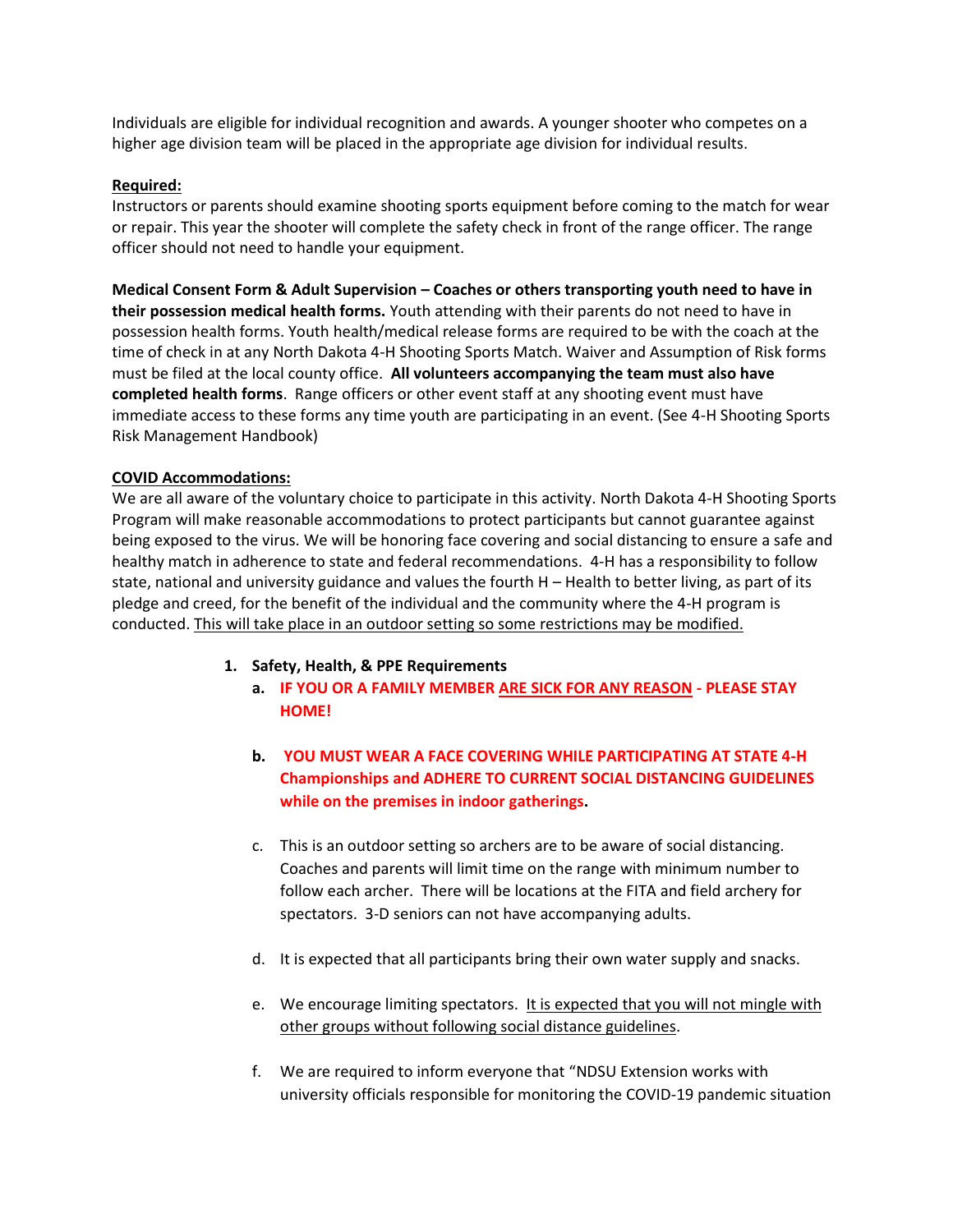and determining guidelines this event will follow. Participation in face-to-face activities poses an unknown level of risk for participants. Conditions associated with the pandemic may result in postponement or cancellation of the activity."

# **Arrival and Departure Procedures:**

- a. Families should plan to arrive 20 minutes before your flight starts, go to the check in and range area until **15 minutes before your flight**, bringing all necessary equipment with you. There will be target assignments and other directions at that time.
- b. When archers have completed the match, score cards with your signature and your partner signature are turned in to the scoring table.
- c. The site will not be able to accommodate socializing indoors this year. Everyone will observe a six-foot distance while at the camp.

All other North Dakota 4-H Shooting Sports rules remain in effect in addition to these social distancing guidelines.

# **Dress Code:**

Participants are expected to dress according to state participation safety requirements and wear a 4-H Shooting Sports T shirt and closed toed shoes. We will hand out 4-H T shirts that can be worn during the competition.

# **Tips for 2019 Archery Match at 4-H Camp**



- 1. You must go through check in and bow inspection before your shooting time.
- 2. You must attend the range orientation 15 minutes before your flight time.
- 3. Sight your bow in at home and check it for issues before packing. Bring extra arrows!!!!!!!
- 4. A small backpack with a water bottle, sunscreen, bug spray.
- 5. Magnification for sights is legal for freestyle.
- 6. You may glass the target before shooting but cannot discuss the distance on the 3-D range.
- 7. Always move in the direction of the course target numbers so we have a flow of traffic that does not create a safety hazard. Shooters must stay on the course trails and do not deviate from the planned route due to safety and poison ivy.
- 8. The shooting flag is age coded by colors and wooden stake is senior freestyle shooting spot.
- 9. You must shoot within six inches of the flag and not in front of it.
- 10. Always read the wooden stakes in case there is shot instructions on it.
- 11. You can ask to have other participant's arrows removed if they bother your shot.
- 12. Do not skip targets. There is a 2 minute time limit to shoot and 2 minute limit to look for lost arrows.